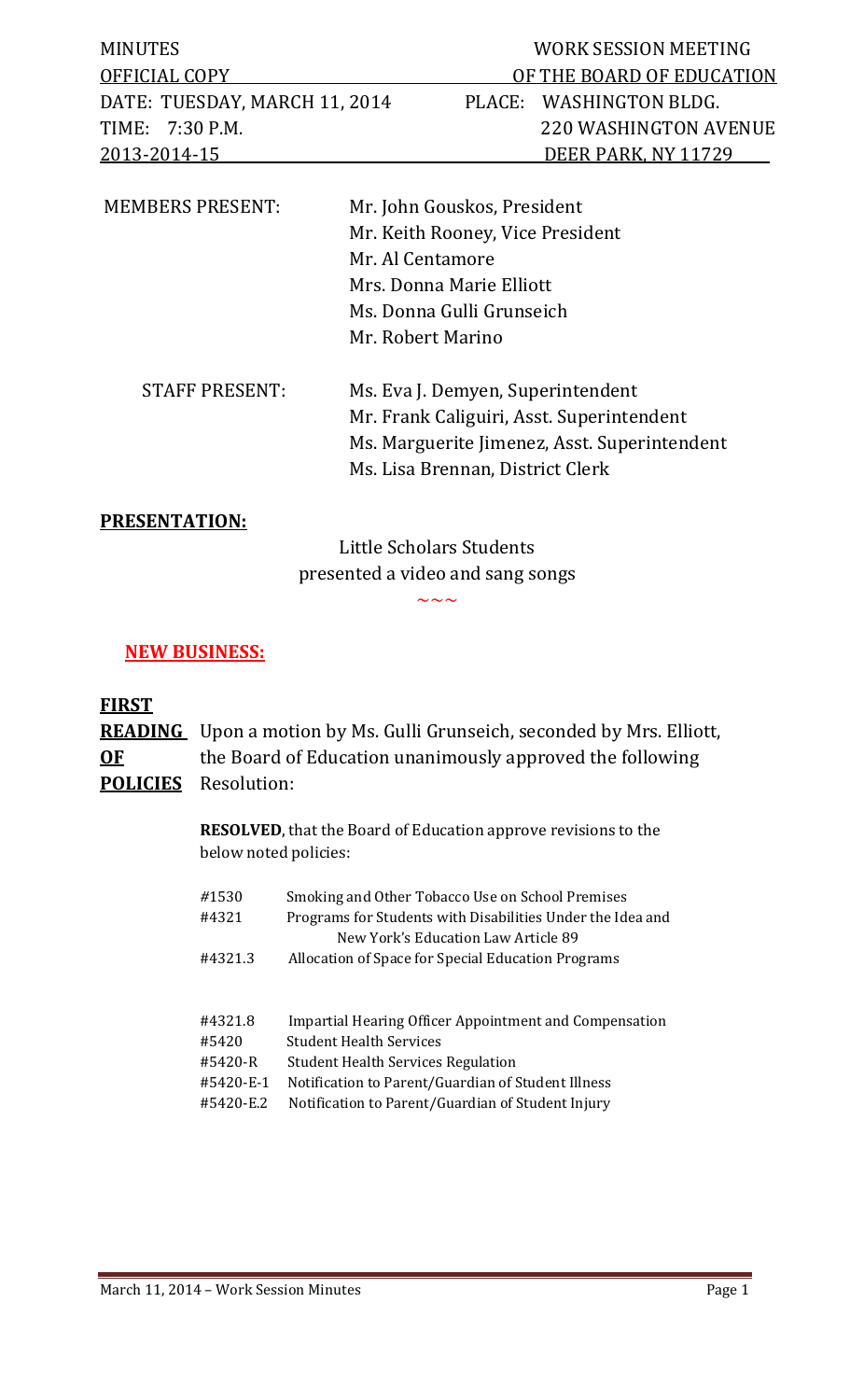| <b>ACCEPTANCE</b><br>0 <sub>F</sub><br><b>MONETARY</b><br><b>DONATION</b><br><b>TO JQA</b>                                 | Upon a motion by Mr. Marino, seconded by Mr. Rooney,<br>the Board of Education unanimously approved the following<br>Resolution:<br><b>RESOLVED</b> , that the Board of Education accepts a donation of<br>\$713.88 from "Box Tops Education Program". This money will be<br>deposited into the JQA School Account for the K-2 students. |                                           |  |
|----------------------------------------------------------------------------------------------------------------------------|------------------------------------------------------------------------------------------------------------------------------------------------------------------------------------------------------------------------------------------------------------------------------------------------------------------------------------------|-------------------------------------------|--|
| <b>AGREEMENT</b><br><b>BETWEEN</b><br><b>DPUFSD</b><br>AND THE<br><b>COMMUNITY</b><br><b>PRESBYTERIAN</b><br><b>CHURCH</b> | Upon a motion by Ms. Gulli Grunseich, seconded by Mr.<br>Centamore, the Board of Education unanimously approved<br>the following Resolution:                                                                                                                                                                                             |                                           |  |
|                                                                                                                            | <b>RESOLVED</b> , that the Board of Education hereby approves the<br>agreement with the Community Presbyterian Church concerning the<br>use and maintenance of the shared parking area adjoining the District<br>Offices, and it is further                                                                                              |                                           |  |
|                                                                                                                            | <b>RESOLVED</b> , that the president of the board of education is authorized<br>to sign the agreement on behalf of the School District.                                                                                                                                                                                                  |                                           |  |
| <b>APPROVAL</b><br><b>OF SCHEDULE</b><br><b>BDP14-004</b>                                                                  | Upon a motion by Mrs. Elliott, seconded by Mr.<br>Rooney, the Board of Education unanimously approved<br>the following Schedule:                                                                                                                                                                                                         |                                           |  |
|                                                                                                                            | Bids for Bid # BDP14-004, 40-Gallon Kettle for JFK Intermediate<br>School were received and opened at 11:00 AM on February 26, 2014.                                                                                                                                                                                                     |                                           |  |
|                                                                                                                            | Bids were advertised in Newsday. Forms and specifications were<br>processed in accordance with Section 103 of the General Municipal<br>Law and bids were solicited on the Empire State Purchasing Group<br>website at www.EmpireStateBidSystem.com.                                                                                      |                                           |  |
|                                                                                                                            | Bids were received from the following vendors:                                                                                                                                                                                                                                                                                           |                                           |  |
|                                                                                                                            | Bar Boy Products, Inc.<br>Culinary Depot, Inc.<br>Sam Tell & Son, Inc.                                                                                                                                                                                                                                                                   | \$16,285.00<br>\$16,604.67<br>\$14,954.73 |  |
|                                                                                                                            | Present at bid opening: Lauren von Ende, Purchasing Agent and<br>Concetta Bertelle, Clerk Typist. There were no vendors in attendance.                                                                                                                                                                                                   |                                           |  |
|                                                                                                                            | It is recommended that the bid be awarded to the following vendor as<br>the lowest responsible bidder meeting specifications:                                                                                                                                                                                                            |                                           |  |

Sam Tell & Son, Inc. \$14,954.73